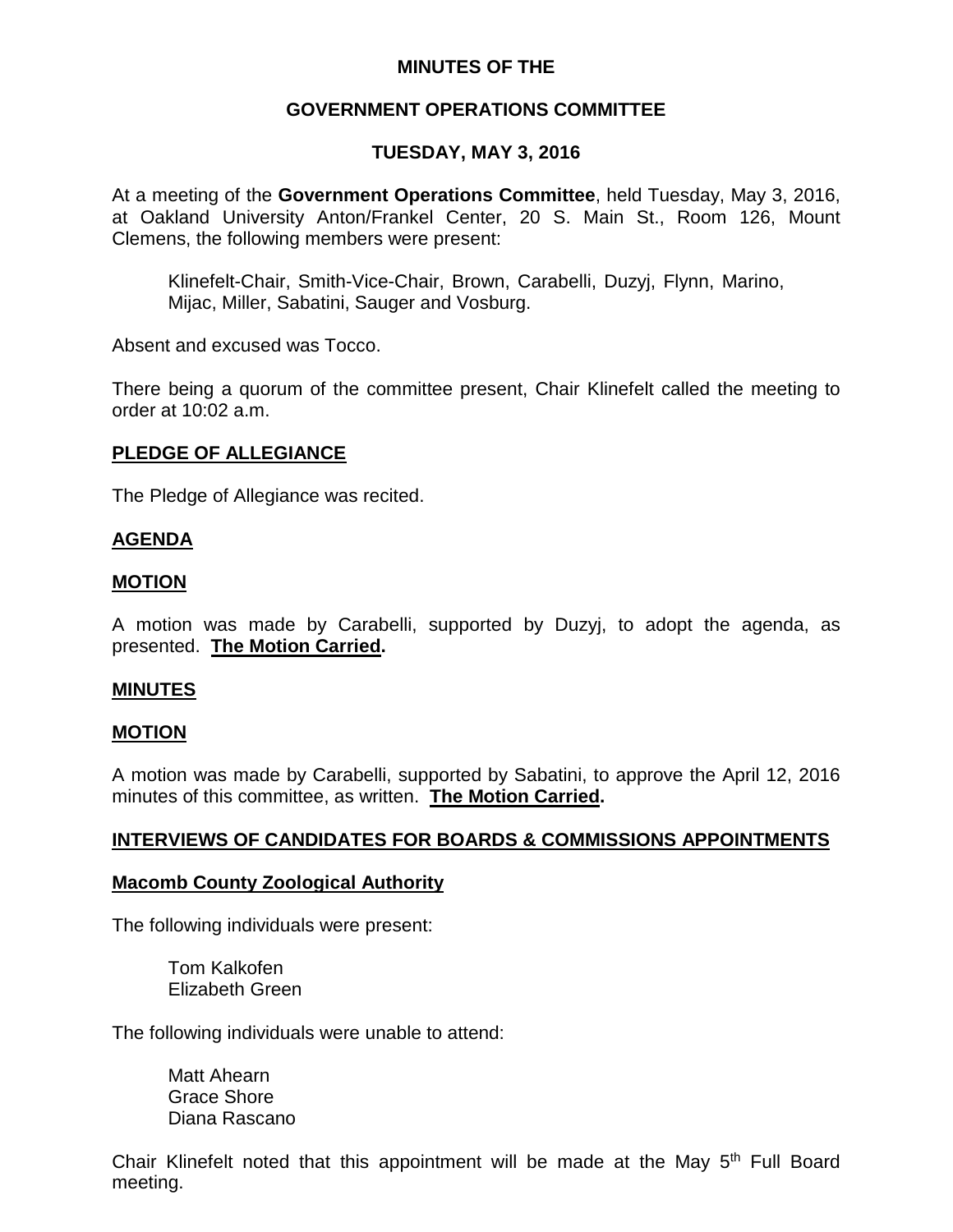### **DISCUSSION ON RESOLUTION TO APPROVE BALLOT LANGUAGE AND PLACE VETERANS MILLAGE INCREASE/RENEWAL ON AUGUST BALLOT (DISCUSSION ONLY)**

Committee discussed the question of putting the ballot language for a millage increase/renewal on the August or November ballot.

Frank Krycia explained that the current millage rate of 0.04 mills is good through 2018, but Veterans Services is asking for an increase to 0.069 mills, which would be an increase for 2017 and 2018, as well as an early renewal extension.

Board Chair Flynn noted that a decision for the August ballot needs to be made by May  $10^{th}$ .

The following commissioners spoke: Duzyj, Sauger, Brown, Vosburg, Flynn, Smith, Carabelli, Miller, Sabatini and Mijac.

### **MOTION**

A motion was made by Brown, supported by Sabatini, to suspend the rules and allow a vote on the ballot option. **The Motion Carried.**

Chair Klinefelt polled commissioners on their preference for the issue to be placed on the ballot and commissioners chose the August ballot.

Brief discussion took place on the millage rate.

The following commissioners spoke: Vosburg, Smith, Sabatini, Marino, Carabelli, Sauger and Brown.

Chair Klinefelt stated that the millage rate issue will be forwarded to Thursday's Full Board meeting as recommended by Veterans Services.

### **DISCUSSION ON RESOLUTION AMENDING RESOLUTION NO. R13-257, APPROVING THE ESTABLISHMENT OF A PROPERTY ASSESSED CLEAN ENERGY (PACE) PROGRAM (DISCUSSION ONLY)**

Frank Krycia gave an overview of the changes and noted that the amendments were approved by the Treasurer.

Cory Connolly from Andy Levin's office was also in attendance to answer questions.

The following commissioners spoke: Smith, Flynn and Vosburg.

Board Chair Flynn noted that the resolution will be on Thursday's Full Board agenda.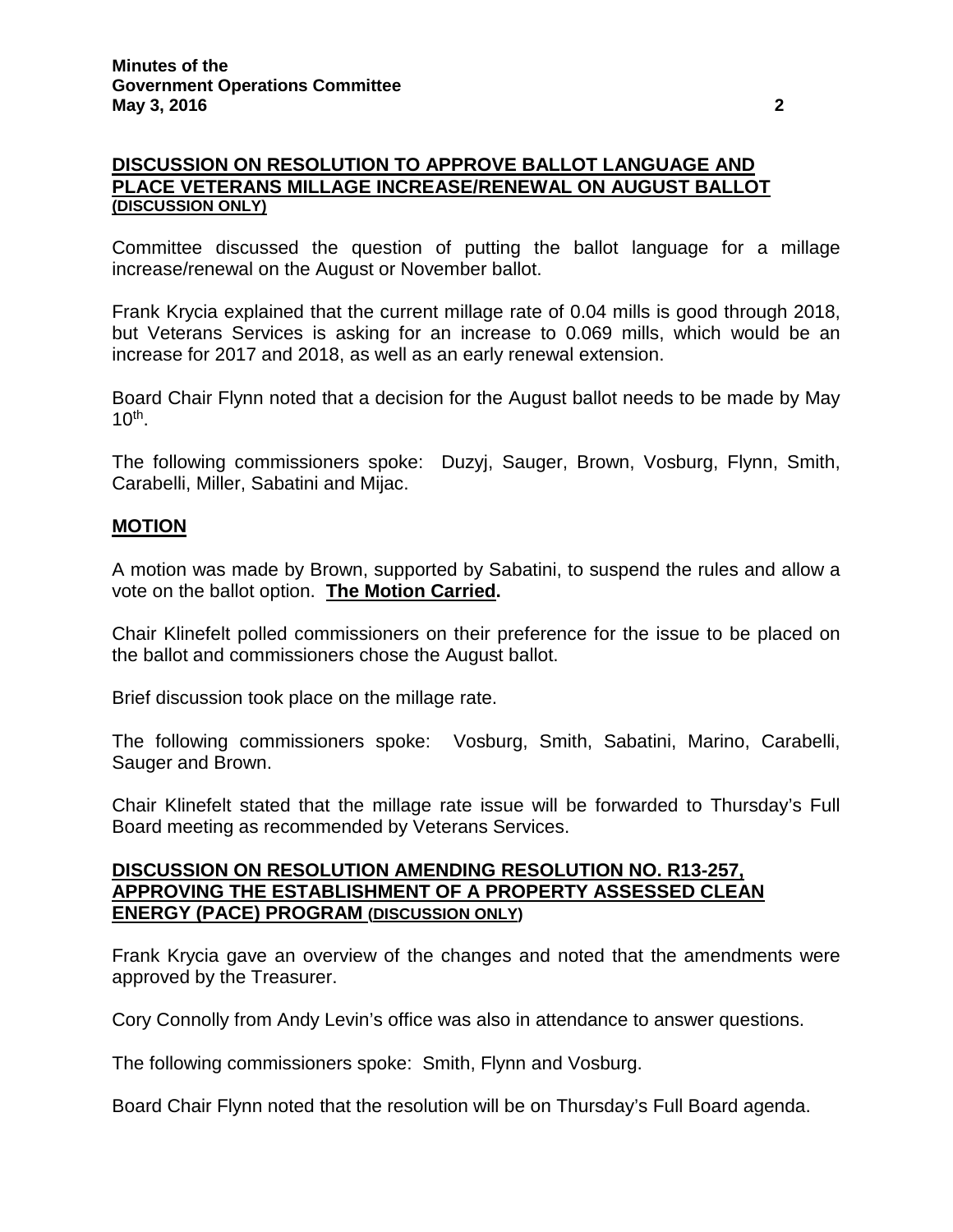### **ADOPTION OF PROCLAMATIONS**

#### **COMMITTEE RECOMMENDATION – MOTION**

A motion was made by Duzyj, supported by Marino, to recommend that the Board of Commissioners adopt the following proclamations:

- a) Commending Jacob Bart Eagle Scout **(offered by Brown)**;
- b) Commending Wayne Oehmke Retirement from Sterling Heights Regional Chamber of Commerce and Industry **(offered by Flynn)**;
- c) Recognizing May 15-21, 2016 as Police Week and May 9, 2016 as Peace Officers' Memorial Day in the City of Warren **(offered by Sauger)** and
- d) Commending Wakely Associates, Inc. 65th Anniversary **(offered by Board)**.

### **THE MOTION CARRIED.**

### **EXECUTIVE SESSION TO DISCUSS PENDING LITIGATION**

### **MOTION**

A motion was made by Marino, supported by Smith, to enter into Executive Session for the purpose of discussing pending litigation.

A roll call vote was taken as follows:

Voting yes were Brown, Carabelli, Duzyj, Flynn, Klinefelt, Marino, Mijac, Miller, Sabatini, Sauger, Smith and Vosburg. There were 12 "Yes" votes.

### **The Motion Carried.**

In accordance with the motion, committee entered Executive Session at 10:33 a.m., with it concluding at 10:45 a.m.

### **NEW BUSINESS**

Commissioner Vosburg stated that she accepted a "Green Hall of Fame" award on behalf of the Board of Commissioners at the MI Earth Day Event held in Rochester, Michigan, on April 22, 2016. The honor was presented to the Board in recognition of the success of its Green Schools Program initiative. The BOC was nominated for the award by Patti Dib who coordinates the program for commissioners.